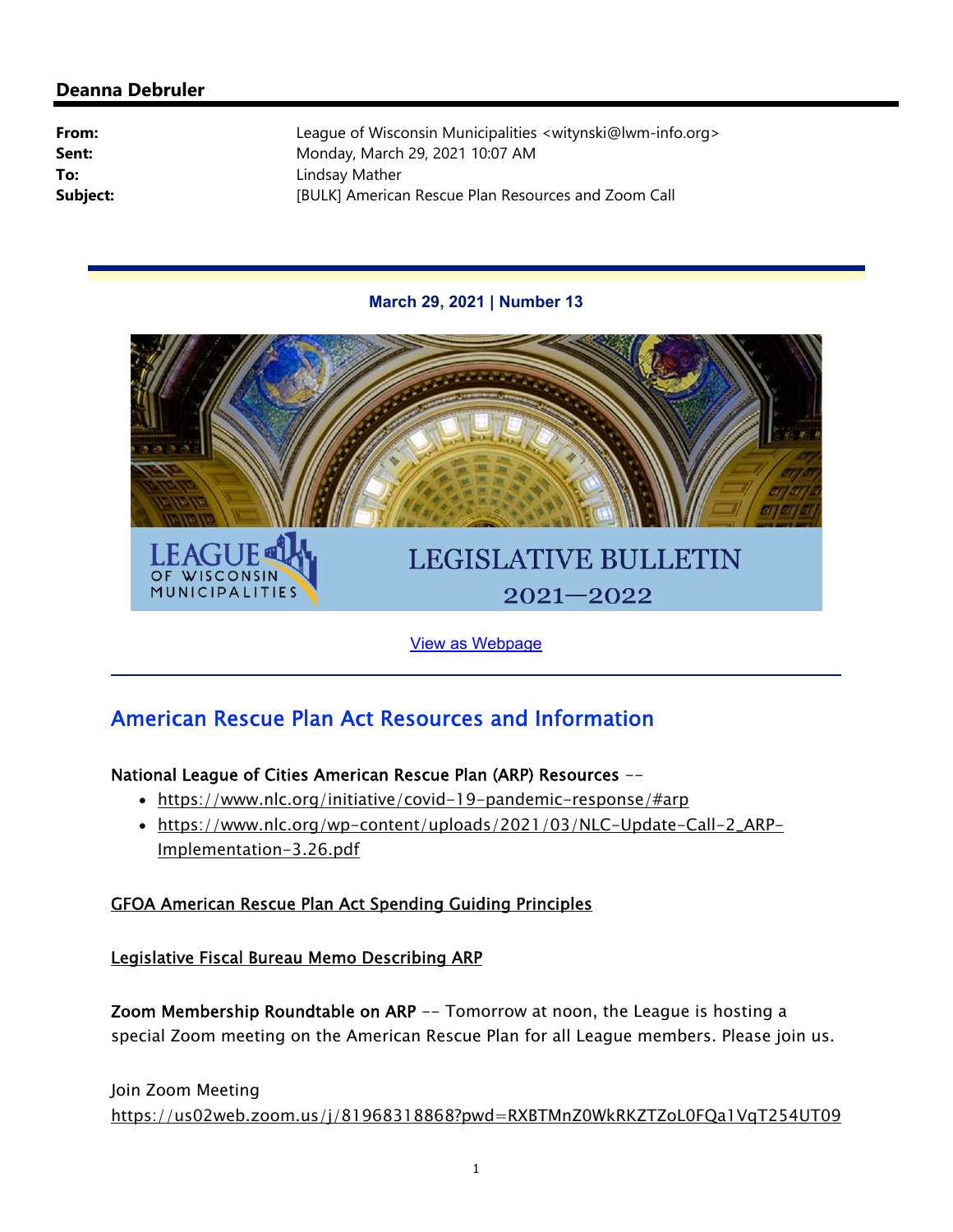Dial In: 312 626 6799 Meeting ID: 819 6831 8868 Passcode: 783076

## Cocktails to Go Bill Signed into Law

Last week, the Senate concurred in a bill, **AB 32**, that the Assembly had unanimously passed earlier this session, allowing bars and restaurants holding Class B liquor licenses to sell individual glasses or cups of mixed drinks and wine in to-go containers as long as the drinks have a "tamper evident seal." On Friday, Governor Evers signed AB 32 into law as **Act** 21, which took effect on Sunday, March 28.

## Senate Passes Two Bills of Interest to Municipalities

Last week, the Senate passed by voice vote the following two bills of interest to municipalities:

- SB 56, Allowing remote orders for sale of alcohol beverages. The bill allows most alcohol beverage retailers to make online or telephone sales of alcohol beverages to be picked up by the customer at parking spaces that are part of the retail licensed premises. The League opposes the bill because it also prohibits municipalities from imposing by ordinance additional restrictions on these sales. The Assembly has not yet acted on the bill or its companion, AB 70. Read the **League's memo** to legislators here.
- SB 52, Public notice of noncandidacy for incumbent local elected officials. Under the bill, which the League supports, if an incumbent for local office files a notification of noncandidacy or fails to file a declaration of candidacy, the municipal clerk must post that fact on the Internet or in three different locations within the municipality if the municipality does not have an Internet site. The bill has been sent over to the Assembly, which has not yet taken any action on it or its companion, AB 51.

## Fiscal Bureau Summary of Governor's 2021-2023 State Budget Proposal Available

Earlier this month the Legislative Fiscal Bureau released a summary of Governor Evers' proposed 2021-2023 state budget.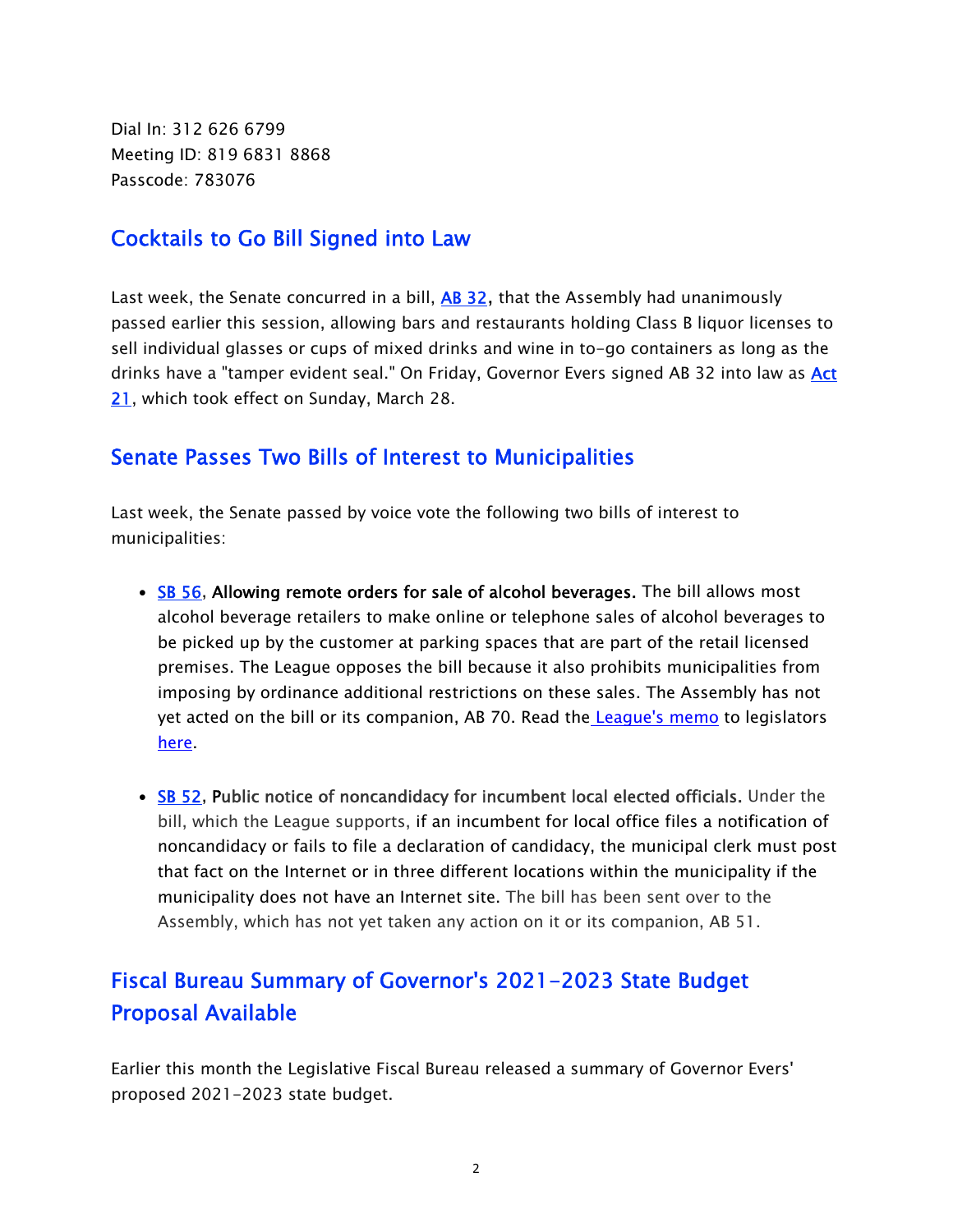- Full Fiscal Bureau Summary
- Budget Summary organized by State Agency

# League Submits Letter to DOR Supporting Holmen's Challenge of Agency's Levy Limit Worksheet Interpretation

Last week, the League of Wisconsin Municipalities, the Wisconsin Realtors Association, and the Wisconsin Builders Association sent a letter to Department of Revenue (DOR) Secretary Peter Barca expressing concerns about DOR staff incorrectly interpreting Wis. Stat. sec. 66.0602(3)(m), a new levy limit law provision allowing cities and villages to increase their allowable levy by \$1,000 for each unit of new single-family housing sold that meets certain specified lot size and affordability standards. The three associations urged the Department to reverse its determination in a case involving the Village of Holmen, in which DOR staff concluded that sec. 66.0602(3)(m) only applies to free standing, unattached dwelling units and does not apply to zero lot line dwellings.

- Read the Joint Letter to DOR here
- Read the Village of Holmen's letter here

## 2021 Redistricting Process and Census Delay

The US Census Bureau adjusted its 2020 operations due to COVID-19 resulting in delays to the Bureau's reporting and publishing of population data necessary to redistrict at the municipal and county levels of government. The population data is usually received no later than April 1, but now is not expected until at least July 31, 2021, and more likely not until August or September. Because of these delays, counties and municipalities are unable to commence the redistricting process within the timeframe required by current Wisconsin law, and, depending on the extent of the delay, counties and municipalities may be unable to complete the redistricting process prior to the December 1 deadline for filing nomination papers for the 2022 spring election.

The Wisconsin Counties Association (WCA) reached out to the League about this issue and is proposing legislation adjusting the redistricting timeline. The proposal is currently being drafted for consideration. No bill has been circulated for co-sponsorship or introduced yet.

• Read the WCA's legal memo on the redistricting process and census delays, here.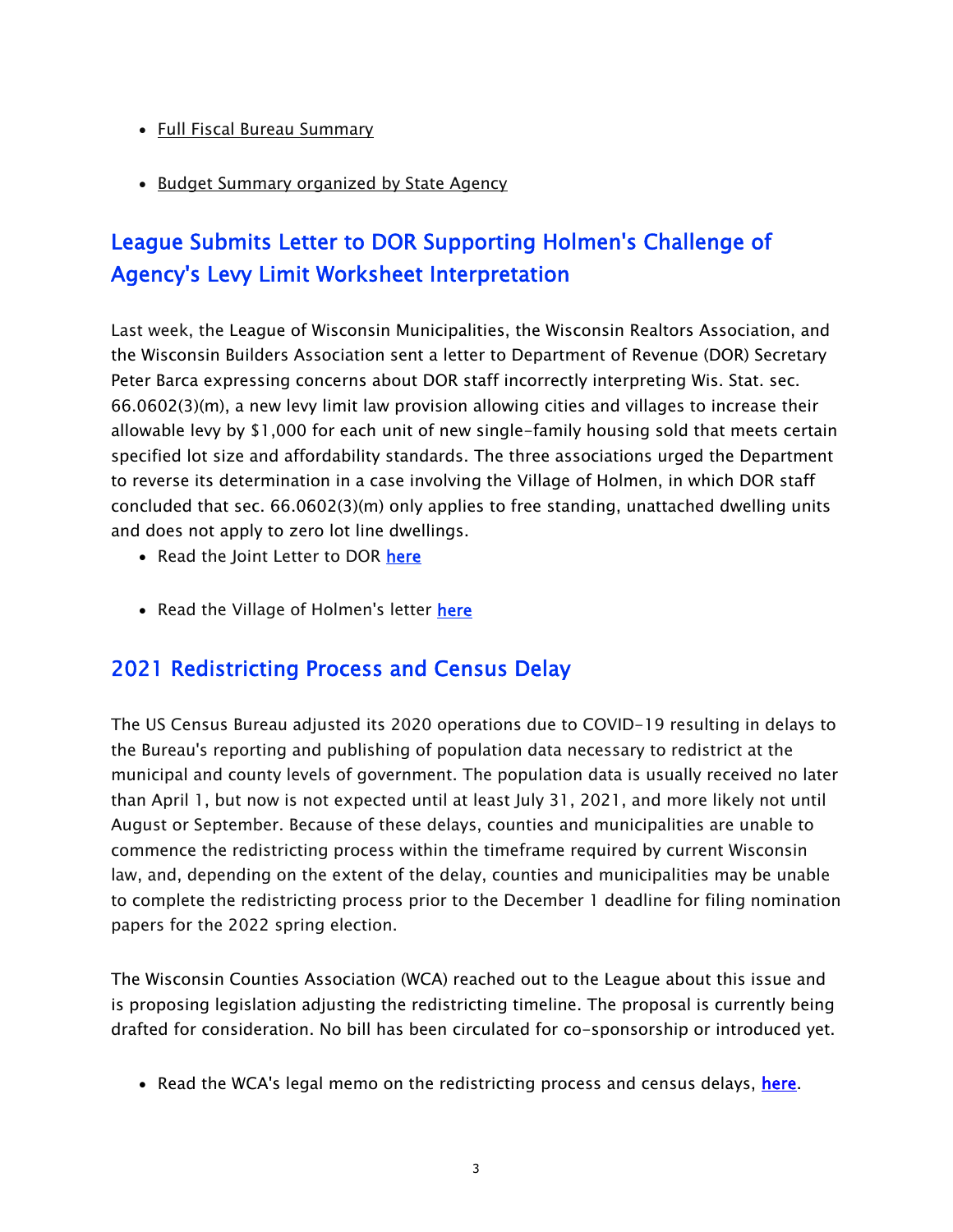• View a WCA prepared flowchart showing proposed new redistricting dates under consideration, hear.

## TAKE ACTION - ADVOCACY OPPORTUNITIES

### #TakeYourLeggieToWork for a behind-the-scenes tour of the election process

The upcoming Spring election is your opportunity to show your state legislators how it all works. Invite them to observe the process and help them understand the steps that are taken to secure the election. Since the process of elections has come under a national microscope, this is your chance to help inform and influence the debate on the changes Legislators will be considering. Recommendation! Please check in and work with your Clerk before extending the invitation. Details here.

### Adopt the Shared Revenue Resolution!

Thank you to the cities and villages that have adopted or have added the Shared Revenue Resolution to their agenda for consideration. If your municipality isn't on the list, it is NOT TOO LATE to take action in support of long-term funding for police, fire, parks, etc. We provide a sample resolution > League **Shared Revenue Take Action Plan** 

# RECENTLY INTRODUCED LEGISLATION

AB 186, Eliminating Public Official Immunity as a Defense to Civil Liability Claims Against Law Enforcement Officers This bill provides that immunity granted to public officials under current law does not apply and is not a defense to civil liability claimed against a law enforcement officer for any act or failure to act by the officer done in an official capacity or in the course of his or her agency or employment. The bill also eliminates certain indemnification available under current law for law enforcement officers. The League is opposed to this bill. Representative Brostoff (D-Milwaukee) and Senator Johnson (D-Milwaukee).

AB 193, Suicide Prevention Grants. This bill requires the Department of Health Services to award grants to organizations or coalitions of organizations, including cities, villages, towns, counties, and federally recognized American Indian tribes or bands, for 1) training staff at a firearm retailer or firearm range on how to recognize a person that may be considering suicide; 2) providing suicide prevention materials for distribution at a firearm retailer or firearm range; or 3) providing voluntary, temporary firearm storage. The League Supports this bill. Representative James (R-Altoona) and Senator Bernier (R-Chippewa Falls).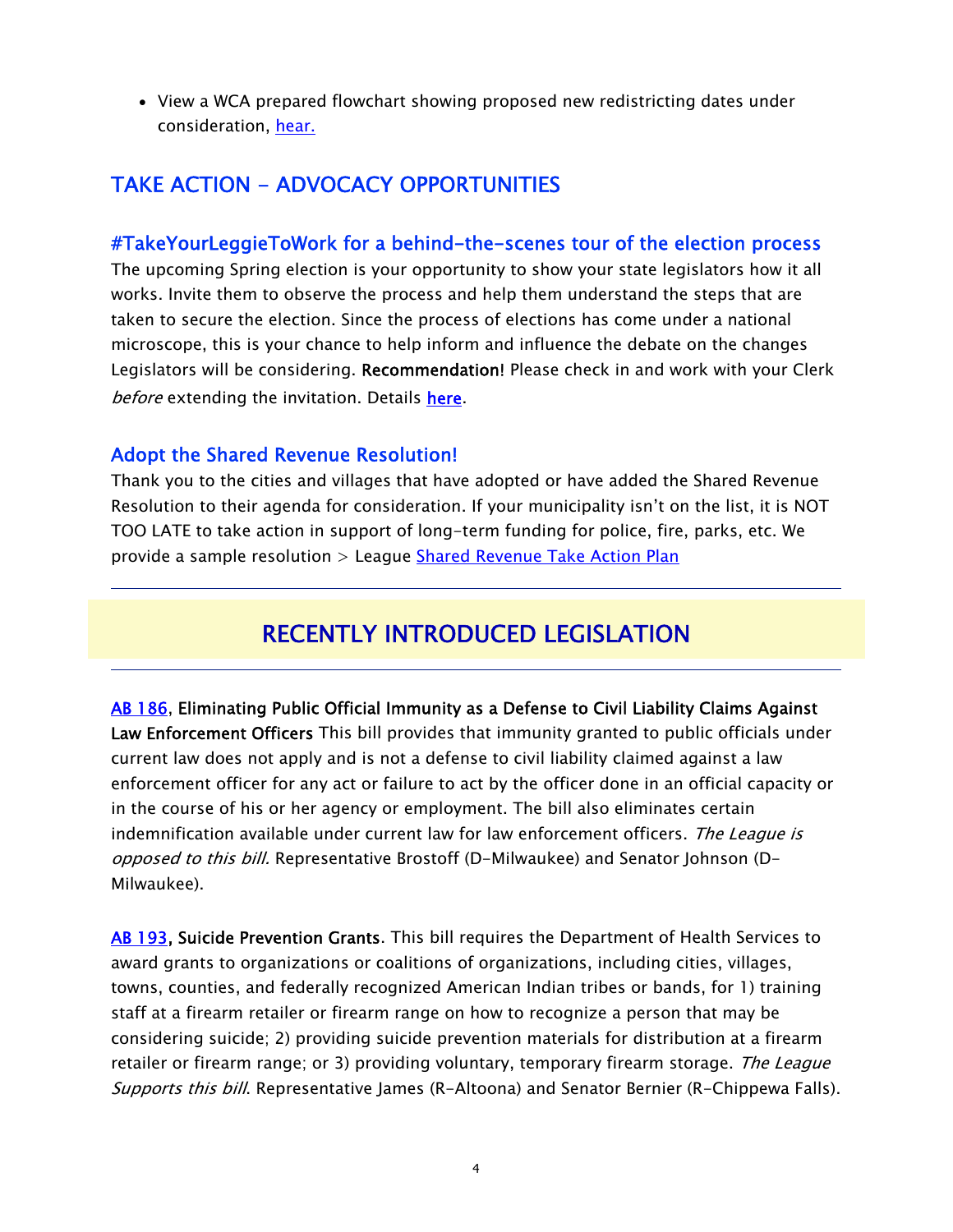AB 210, Grants for Suicide Prevention Programming. This bill requires the Department of Health Services to award grants to organizations or coalitions of organizations, including cities, villages, towns, counties, and American Indian tribes for suicide prevention programming. A grant recipient must contribute matching funds or in-kind services having a value equal to at least 20 percent of the grant amount. The League supports this bill. Representative VanderMeer (R-Tomah) and Senator Ballweg (R-Markesan).

SB 248, Modifications to the Electronic Recycling Program. This bill makes changes to the electronic waste recycling program, known as "E-Cycle Wisconsin," which is administered by the Department of Natural Resources. Specifically SB 248 bill also requires DNR to create a new program to provide grants to expand electronics recycling and recovery programs in underserved areas of the state. Grants may be provided to local units of government, businesses, and nonprofit entities. *The League supports this bill.* Senator Cowles (R-Green Bay) and Represenative Mursau (R-Crivitz).

## PUBLIC HEARINGS THIS WEEK

There are no public hearings scheduled this week on municipal bills.

# IN THE NEWS

(Paywalls may apply)

Starting Sunday, Wisconsin restaurants and bars can sell wine and cocktails to go Read the article. Click here to comment/share this article from the League's Facebook page to your own.

How are Absentee Ballots Counted in Wisconsin Click here to share this Wisconsin Elections Commission video from the League's Facebook page to your municipality's page.

Requests for mail-in absentee ballots remain high, but Wisconsin clerks not expecting hectic spring election Read the article.

Federal Office of Management and Budget to consider redefining city size Read the article.

BayCare Aurora drops Green Bay property tax lawsuit Read the article.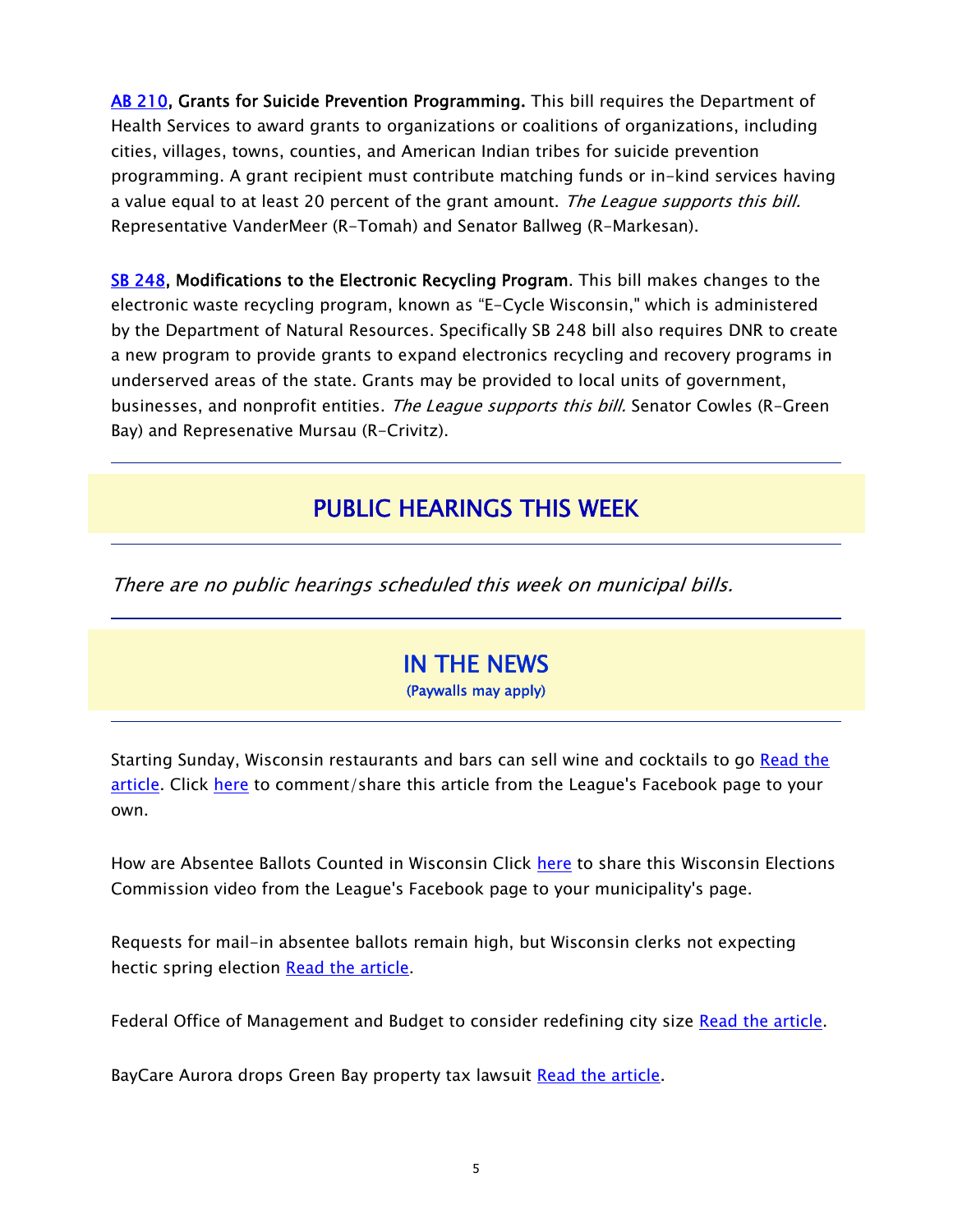First case of Brazilian COVID-19 variant found in Wisconsin Read the article.

City of Stoughton IT system 'compromised' Read the article.

Waupun awaits stimulus funds: Total to be less than initially projected Read the article.

'Now we have a chance to prove ourselves': Beloit moves closer to realizing the dream of a casino after years of waiting Read the article.

Madison Mulls Making Common Council Full Time Read the article.

# **UPCOMING LEAGUE MEETINGS**

### League Membership Virtual Roundtable

American Rescue Plan Act Informational Calls/Roundtables

Tuesday, March 30th at 12PM Wednesday, April 7th at 12PM Tuesday, April 13, at 12PM Zoom Information for all calls.

Zoom information is posted here on the League's Covid-19 page.

\_\_\_\_\_\_\_\_\_\_

Cyber Security Workshop April 20, 2:00-3:00 p.m. via Zoom Details and Registration Please thank our sponsor! Leaque Mutual Insurance This workshop is Wisconsin Municipal Clerks Association credit eligible.

Local Government 101 May 7, May 21 and June 4 via Zoom Details and Registration Please thank our sponsors! League Mutual Insurance \* Stafford Rosenbaum LLP

Clerks, Treasurers & Finance Officers Institute June 9-11, 2021 via Zoom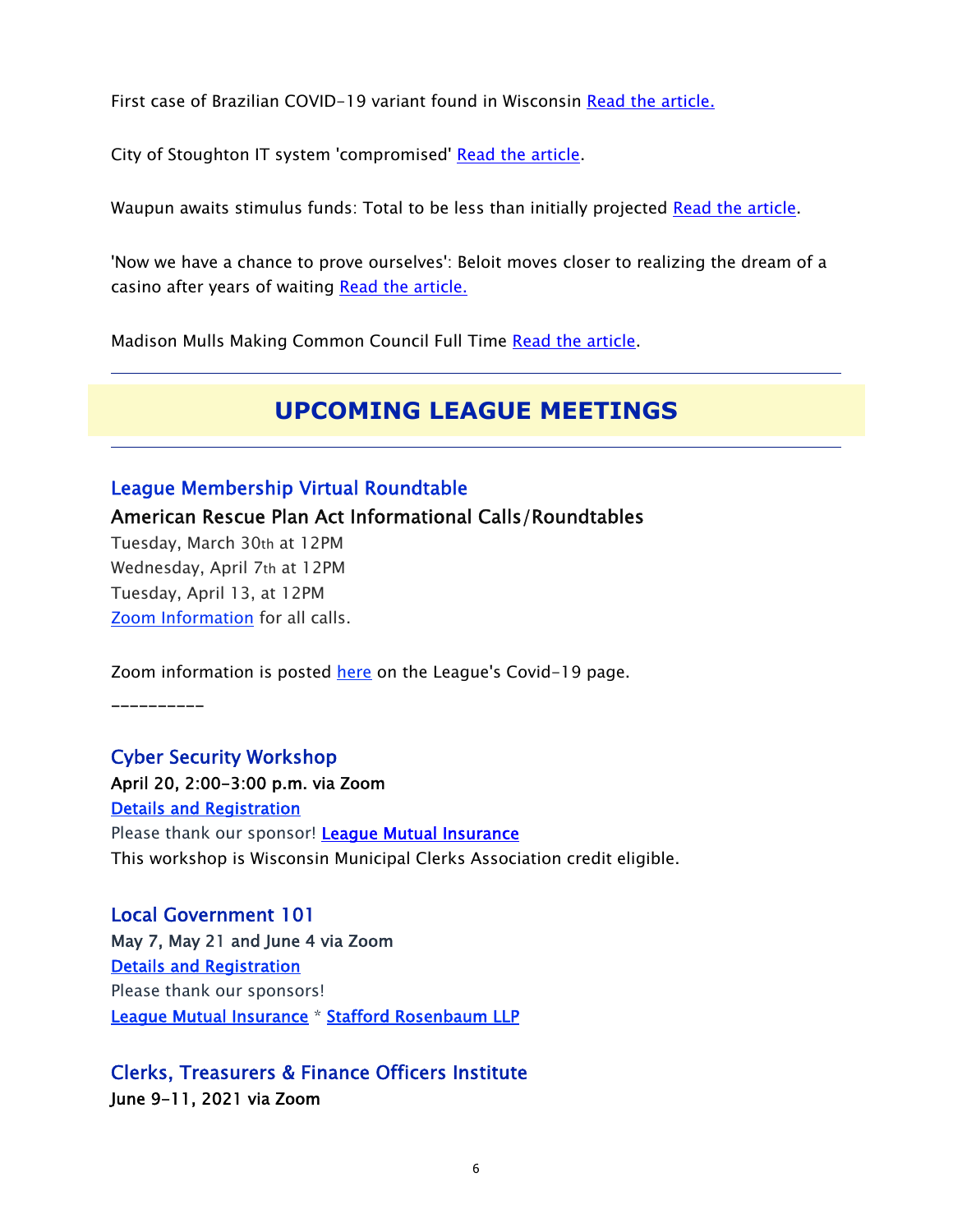Details and Registration Please thank our sponsors! League Mutual Insurance \* MPIC This workshop is Wisconsin Municipal Clerks Association credit eligible.

Chief Executives Summer Workshop August 19 & 20, 2021 – Hotel Retlaw, Fond du Lac Details and Registration Please thank our sponsor! MPIC

Email questions or comments to: Curt Witynski, Deputy Executive Director, witynski@lwm-info.org Toni Herkert, Government Affairs Director, therkert@lwm-info.org



League of Wisconsin Municipalities | 131 W. Wilson St., Suite 505, Madison, WI 53703

Unsubscribe lindsay.mather@greenbaywi.gov Update Profile | Customer Contact Data Notice Sent by witynski@lwm-info.org powered by

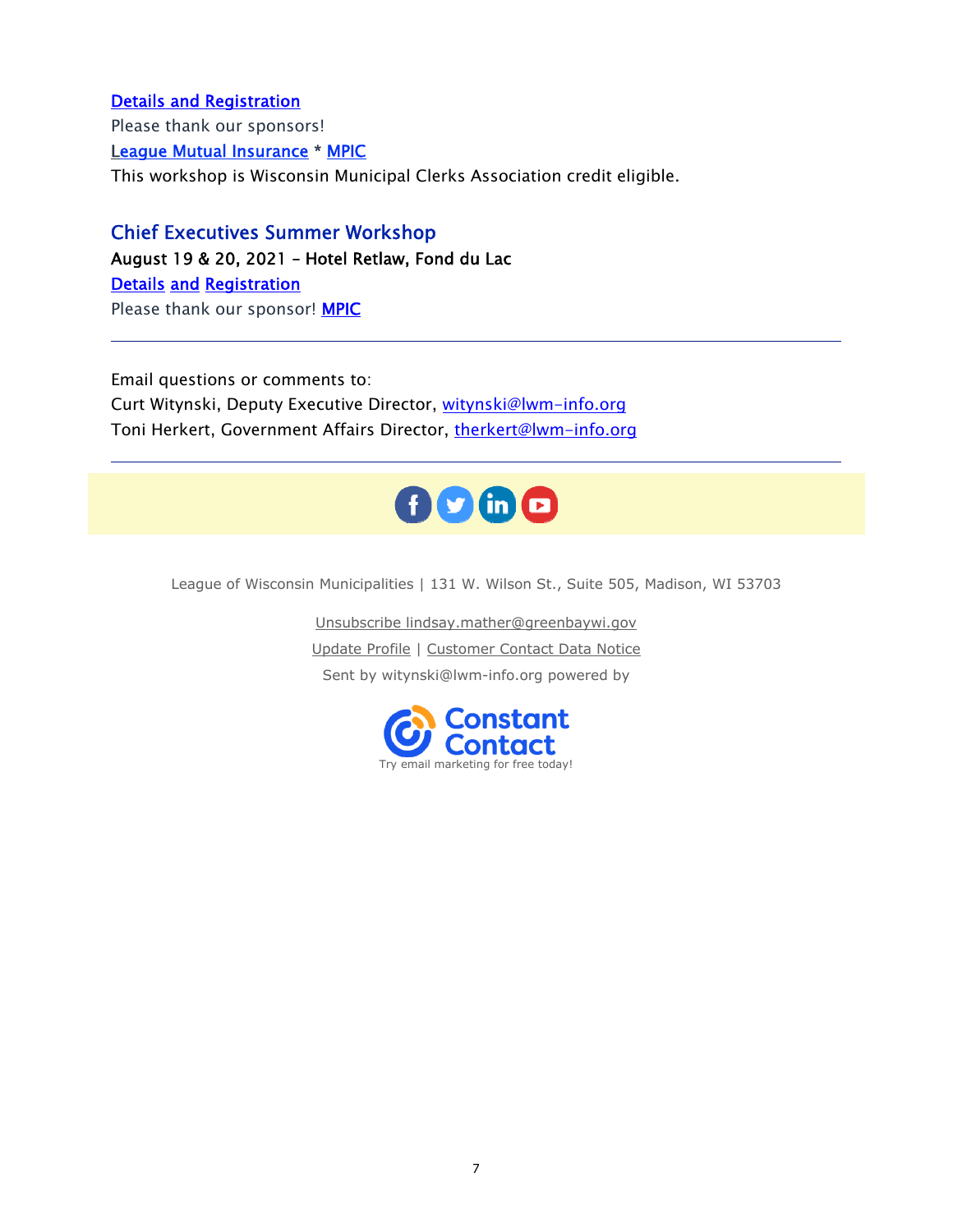**From:** Health Law360 <news-q2@law360.com> **Sent:** Wednesday, March 31, 2021 2:35 AM **To:** Lindsay Mather **Subject:** [BULK] Health Care M&A On The Rise Despite Regulatory Uncertainty



**Wednesday, March 31, 2021** 



### TOP NEWS

**Interview** 

### **Health Care M&A On The Rise Despite Regulatory Uncertainty**

The health care sector has been a hotbed of mergers and acquisitions activity despite regulatory uncertainty as the federal government focuses on combating COVID-19. Here, Law360 chats with three Debevoise partners on current trends and the future of the sector.

Read full article »

### **4 Highlights As JPML Gets Earful On McKinsey Opioid Suits**

Plaintiffs attorneys diverged late Tuesday on whether a fast-rising tide of opioidcrisis lawsuits against McKinsey & Co. belongs in new or existing multidistrict litigation, but they found common ground in deriding the consulting giant's quest for an MDL near its New York City headquarters.

*9 documents attached |* Read full article »

### **No Jury, No Forfeiture For 'Pharma Bro' Shkreli In FTC Case**

Martin Shkreli dropped demands for a jury trial on Tuesday and, in exchange, seven U.S. states agreed not to seek civil penalties or forfeitures in a Federal Trade Commission-led lawsuit, which claims the former biopharma executive and his company Vyera blocked rivals from developing generic versions of the antiparasite drug Daraprim.

*AOrder attached | Read full article »* 





**HFALTH** 

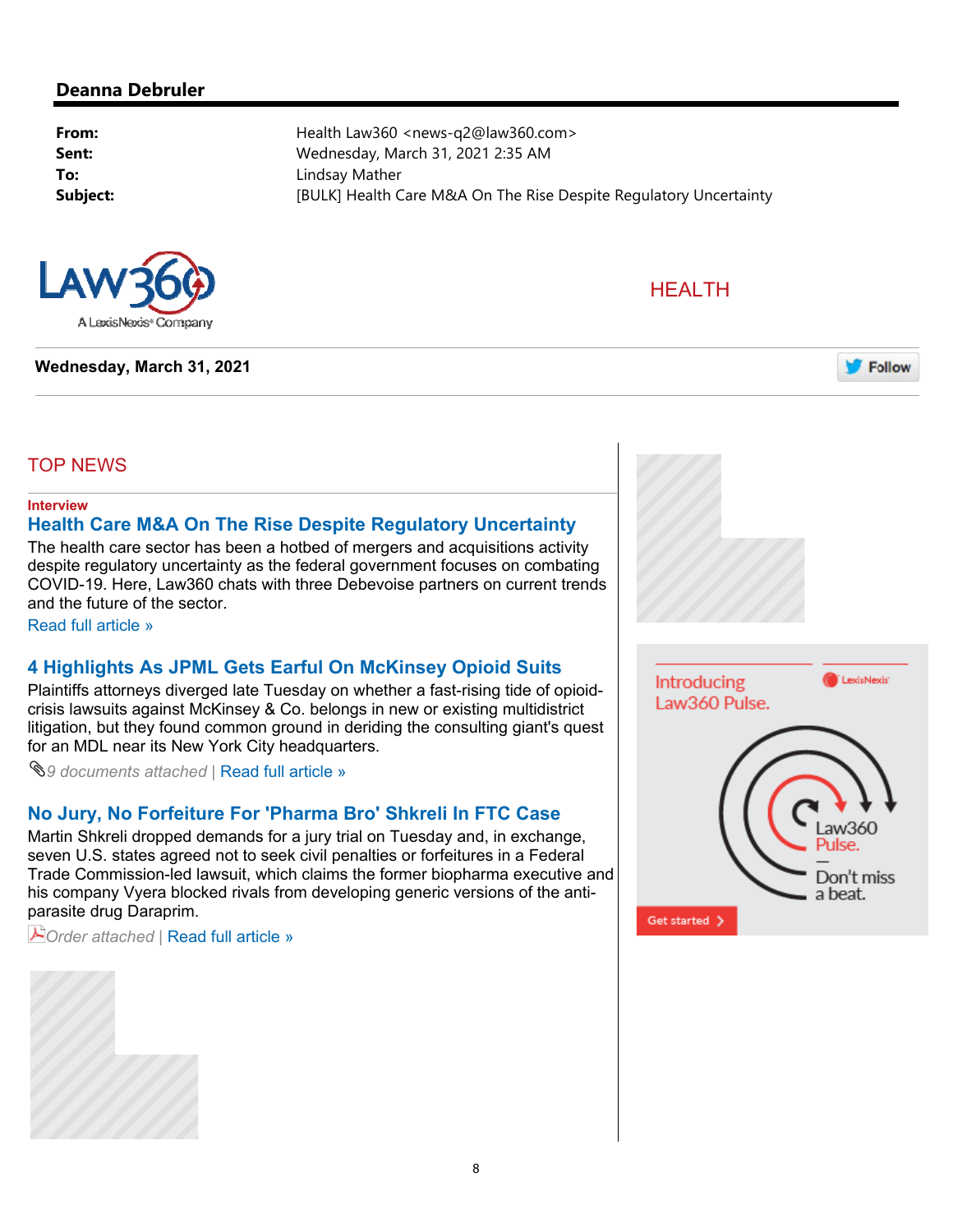### **Generics Cos. Argue For Heritage Bellwether In Antitrust MDL**

A group of generic-drug makers facing multiple antitrust complaints for allegedly working in concert to inflate medication prices has urged a Pennsylvania federal judge to choose a case against Heritage Pharmaceuticals as the bellwether.

**1** document attached | Read full article »

### **Judge Jackson Tapped For DC Circ. In 1st Biden Nominations**

President Joe Biden revealed the first 11 judicial nominees of his presidency Tuesday morning, tapping a diverse group with several BigLaw veterans including U.S. District Judge Ketanji B. Jackson, whose elevation to the D.C. Circuit would position her as a leading contender for a future U.S. Supreme Court opening.

Read full article »

### POLICY & REGULATION

#### **Coronavirus Regulations: A State-By-State Week In Review**

Efforts to reopen and revitalize the nation's economy amid the continuing COVID-19 pandemic continued over the past week with relaxed visitation rules at longterm care facilities in Delaware and Massachusetts and scaled-back capacity limits in New Jersey, notably in sporting arenas revving up for the spring season. Read full article »

ENFORCEMENT & COMPLIANCE

#### **FTC Challenges Illumina's \$8B Deal For Cancer Detection Biz**

The Federal Trade Commission on Tuesday moved to block biotechnology firm Illumina Inc.'s planned \$8 billion acquisition of Grail Inc., a cancer-detection company it founded, over concerns about innovation.

Read full article »

#### **Former Insys Exec Can Delay Prison To Get 2nd Vaccine Jab**

A convicted former Insys Therapeutics executive can postpone his prison sentence until he gets his second COVID-19 vaccine dose later next month, but he won't be allowed a longer delay to care for his terminally ill mother, a Massachusetts federal judge said Tuesday.

Read full article »

### **LITIGATION**

#### **GOP AGs Ask High Court To Revive Public Charge Rule**

Fourteen Republican attorneys general asked the U.S. Supreme Court on Tuesday to revive the Trump administration's public charge policy, which penalizes immigrants for using certain public benefits, and to allow the states to intervene in a case challenging the policy after the Biden administration decided not to defend it.

*1 document attached |* Read full article »

### **DC Circ. Revives Vets Group's Suit Over 'Mar-A-Lago Council'**

A veterans advocacy nonprofit has plausibly alleged that members of the Mar-a-Lago Club acted as a formal advisory group to the U.S. Department of Veterans



**COMPANIES** AARP Inc. Allergan PLC Alvarez & Marsal Holdings LLC Amazon.com Inc. American Association for Justice American Athletic Conference American Bar Association American Civil Liberties Union Apple Inc. Avet Pharmaceuticals Inc. Bristol-Myers Squibb Co. Carlyle Group LP Competitive Enterprise Institute Dealogic LLC Education Law Center Inc. Facebook Inc. Ford Motor Co. Georgetown University Getty Images Inc. Google Inc. Illumina Inc. Justice Catalyst Law LexisNexis Group Marvel Entertainment LLC Massachusetts Institute of Technology McDonald's Corp. McKinsey & Co. Inc. Morehouse College Mylan NV National Association for the Advancement of Colored People National Collegiate Athletic Association National Football League Players **Association** New York University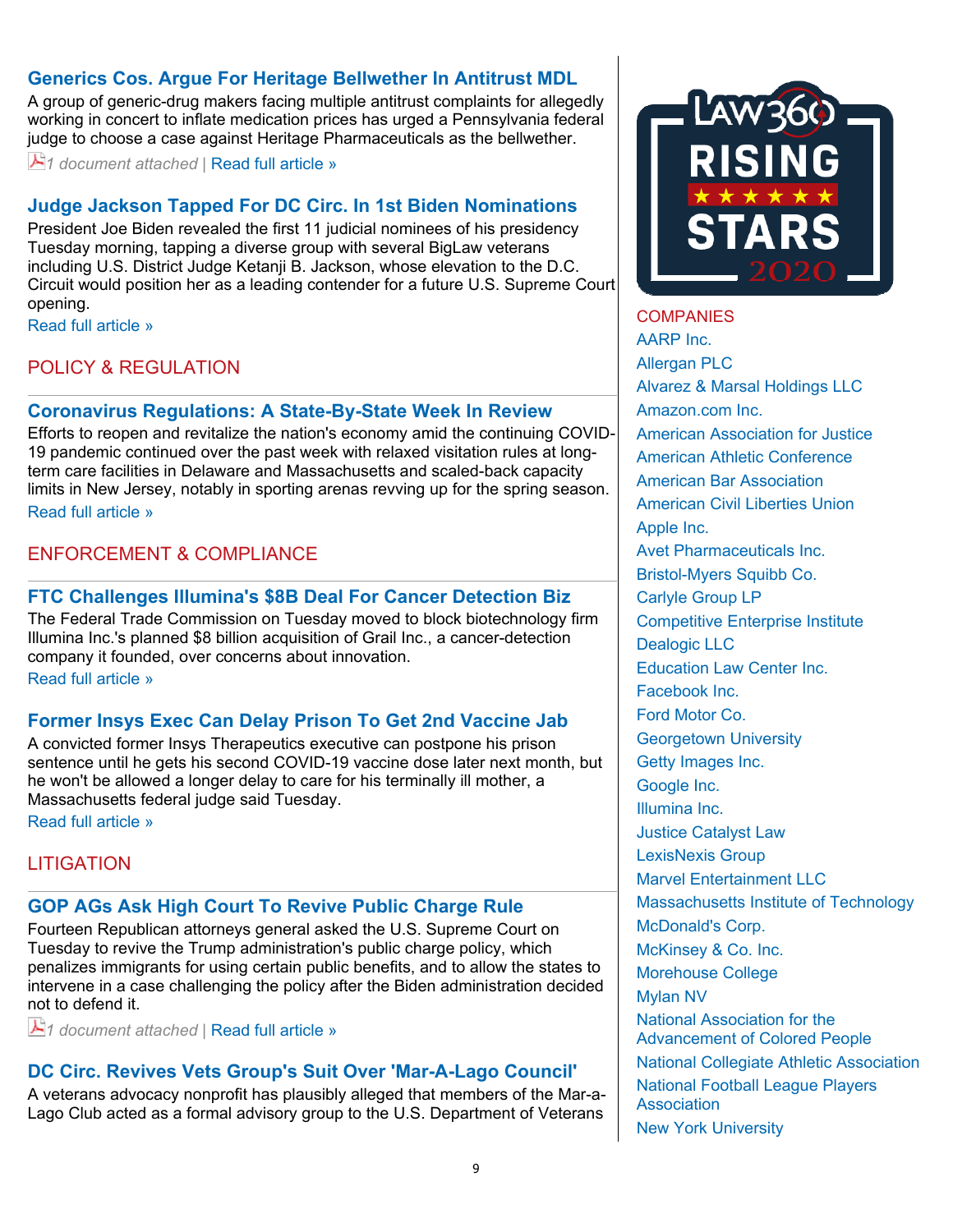Affairs, the D.C. Circuit ruled on Tuesday, reviving a lawsuit over the VA's use of the group.

Read full article »

### **10th Circ. Revives Case Over New Mexico 5G Cell Tower**

A Tenth Circuit panel ruled Tuesday that an environmental advocacy group can take another shot with its lawsuit alleging that the installation of telecommunications facilities on public rights-of-way in the City of Santa Fe, New Mexico, exposed residents to dangerous levels of radiation.

*Opinion attached |* Read full article »

### **WebMD Can't Slip Trade Secrets Suit From Argentinian Rival**

A New York federal judge refused to throw out a trade secrets suit against WebMD Health Corp., ruling that an Argentinian online health care services provider can indeed bring civil Defend Trade Secrets Act claims against WebMD in the U.S. because some of the purported conduct occurred in the U.S.

*AOrder attached | Read full article »* 

### **Pa. Justices Snub Appeal Over Axed \$40M Spinal Injury Award**

The Pennsylvania Supreme Court on Tuesday refused to take up an appeal following a decision last July voiding a \$40 million verdict in a case accusing an obstetrician of permanently injuring a newborn's spinal cord during an allegedly negligent delivery.

*AOrder attached | Read full article »* 

### **Insurers Say Firm Lacks National Class Standing In Virus Suit**

Two insurance units of The Hartford have asked a North Carolina federal judge to end a law firm's effort to bring COVID-19-related loss claims on behalf of a national class of policyholders against them, arguing that the firm lacks standing to represent insureds from other states.

*Memorandum attached* | Read full article »

### **NJ Dispensary Applicant Can't Bypass Review**

A New Jersey state court judge has ordered a company vying to open a medical marijuana dispensary in Hoboken to undergo a full review after a competitor filed a lawsuit accusing the company of using a loophole to bypass a particular review and move forward in the licensing process.

*AOrder attached | Read full article »* 

## **Canadian Co. Still On Hook In Pa. Medical Pot Biz Blowup**

A Pennsylvania federal judge upheld a default judgment against a company that allegedly pulled out of a deal to lock in a diversity medical marijuana license, ruling Tuesday that the defendant had failed to retain new counsel on the schedule set by the court.

 $\angle$ *Order attached | Read full article »* 

## **BANKRUPTCY**

## **Creditors Say Consulate Health 'Laundering' Claims In Ch. 11**

Creditors of bankrupt affiliates of nursing home chain Consulate Health Care are challenging the affiliates' proposed Chapter 11 financing and sale plans, telling a Delaware bankruptcy judge they're a scheme to "launder" the affiliates' liabilities. PG&E Corp. Princeton University Purdue Pharma LP Retrophin Inc. Service Employees International Union State Bar of California State Bar of Georgia Teva Pharmaceutical Industries Ltd. The Boeing Co. The Catholic University of America The State University of New York The University of Texas at El Paso Turing Pharmaceuticals AG Twitter Inc. United States Soccer Federation Inc. University of Georgia University of Iowa University of Virginia Villanova University WebMD LLC Wells Fargo & Co. Wynn Resorts Ltd. Yale University



LAW FIRMS Akin Gump Arnold & Porter Baker Botts Blank Rome Boies Schiller Browne George Buchanan Ingersoll Burns White Butler Weihmuller Cadwalader Wickersham Carlson Siedsma Chasan Lamparello Chipman Brown Clark Hill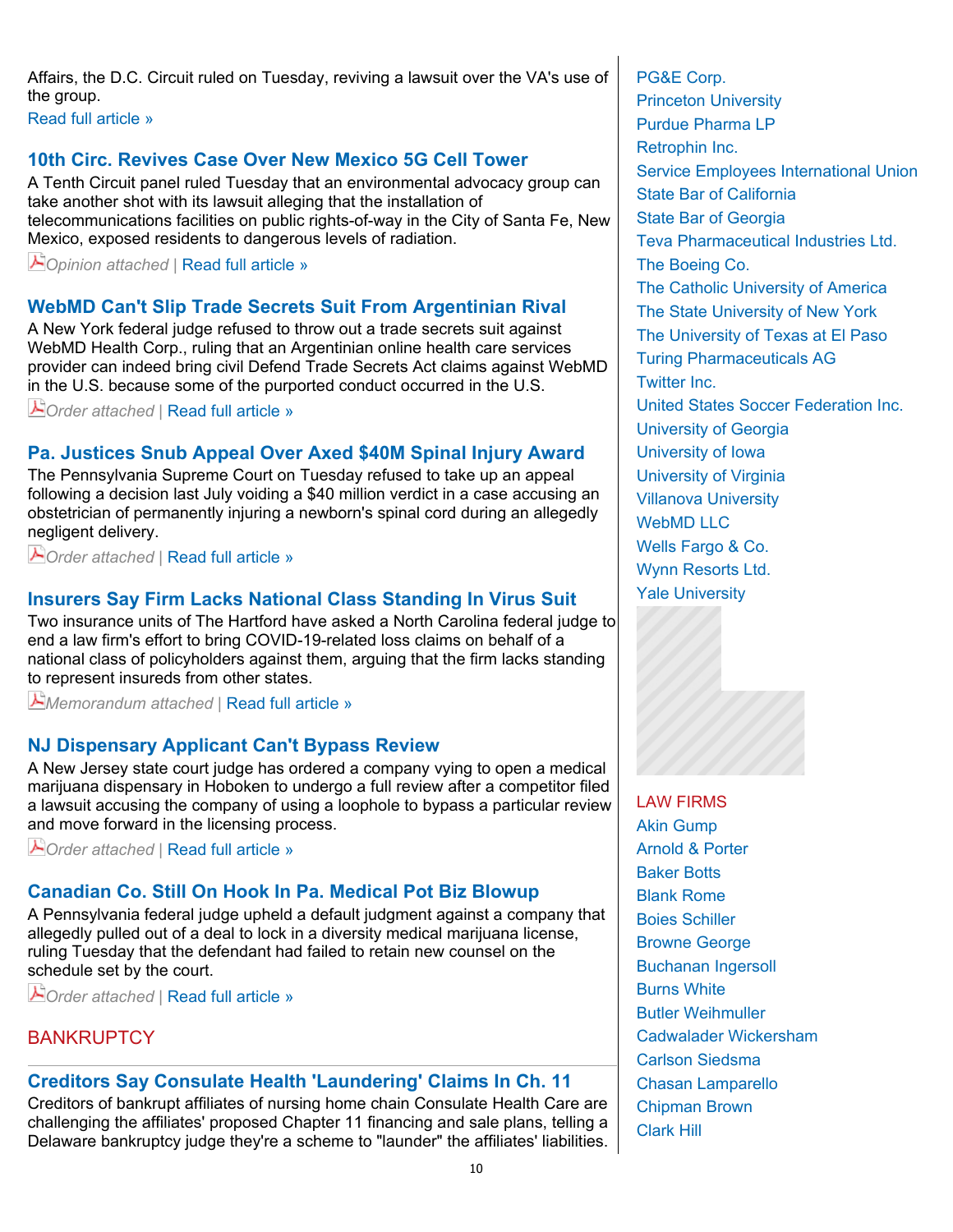### EXPERT ANALYSIS

### **Expect Aggressive Health Enforcement From Mass. US Atty**

As we await a new presidentially appointed U.S. attorney for Massachusetts, health business leaders and in-house counsel should reexamine their compliance structures, as the office will likely continue to prioritize enforcement efforts against both traditional areas of focus and pandemic-related fraud, say Jack Pirozzolo and Doreen Rachal at Sidley.

Read full article »

### **A Uniform Mediation Act Primer As States Continue Adoption**

With Georgia expected to soon become the 13th jurisdiction to adopt the Uniform Mediation Act and with more states likely to follow suit amid widespread trial delays, practitioners should familiarize themselves with the act's conflict disclosure requirements and the boundaries of its confidentiality provisions, says Richard Mason at MasonADR.

Read full article »



### LEGAL INDUSTRY

### **Murky World Of Mass Torts Left Clients At Girardi's Mercy**

Months after the 2000 film "Erin Brockovich" dramatized a legal battle between the small California town of Hinkley and a corporation that poisoned its water, Thomas Girardi and the rest of the movie's attorney-heroes geared up for a case that seemed fit for a sequel.

Read full article »

### **Calif. State Bar Files Disciplinary Action Against Tom Girardi**

The California State Bar has filed a disciplinary action against disgraced trial attorney Thomas Girardi, claiming he stole roughly \$2.26 million from his clients in three recent cases, lied about his actions and flagrantly violated client fund accounting rules, among other things.

Read full article »

Cohen Milstein Cooley LLP Crain Schuette Cravath Swaine DLA Piper Davis Polk Debevoise & Plimpton **Dechert** Del Sole Cavanaugh Duane Morris LLP Edelson PC Engstrom Lipscomb Faegre Drinker Fick & Marx Flanagan Bilton Foley & Lardner Fox Rothschild **Freshfields** Girardi & Keese Goodwin Procter Greenberg Traurig Hagens Berman Herrick Feinstein Hogan Lovells Jones Day Kang Haggerty Kasowitz Benson Katz Marshall Kelley Drye Kirkland & Ellis Kline & Specter Lamb McErlane Latham & Watkins Lewis Brisbois Lowenstein Sandler Marshall Dennehey Mayer Brown McDermott Will Milberg Coleman Morgan Lewis Morrison & Foerster Norton Rose Paul Hastings Pearson Simon Perkins Coie Pillsbury Winthrop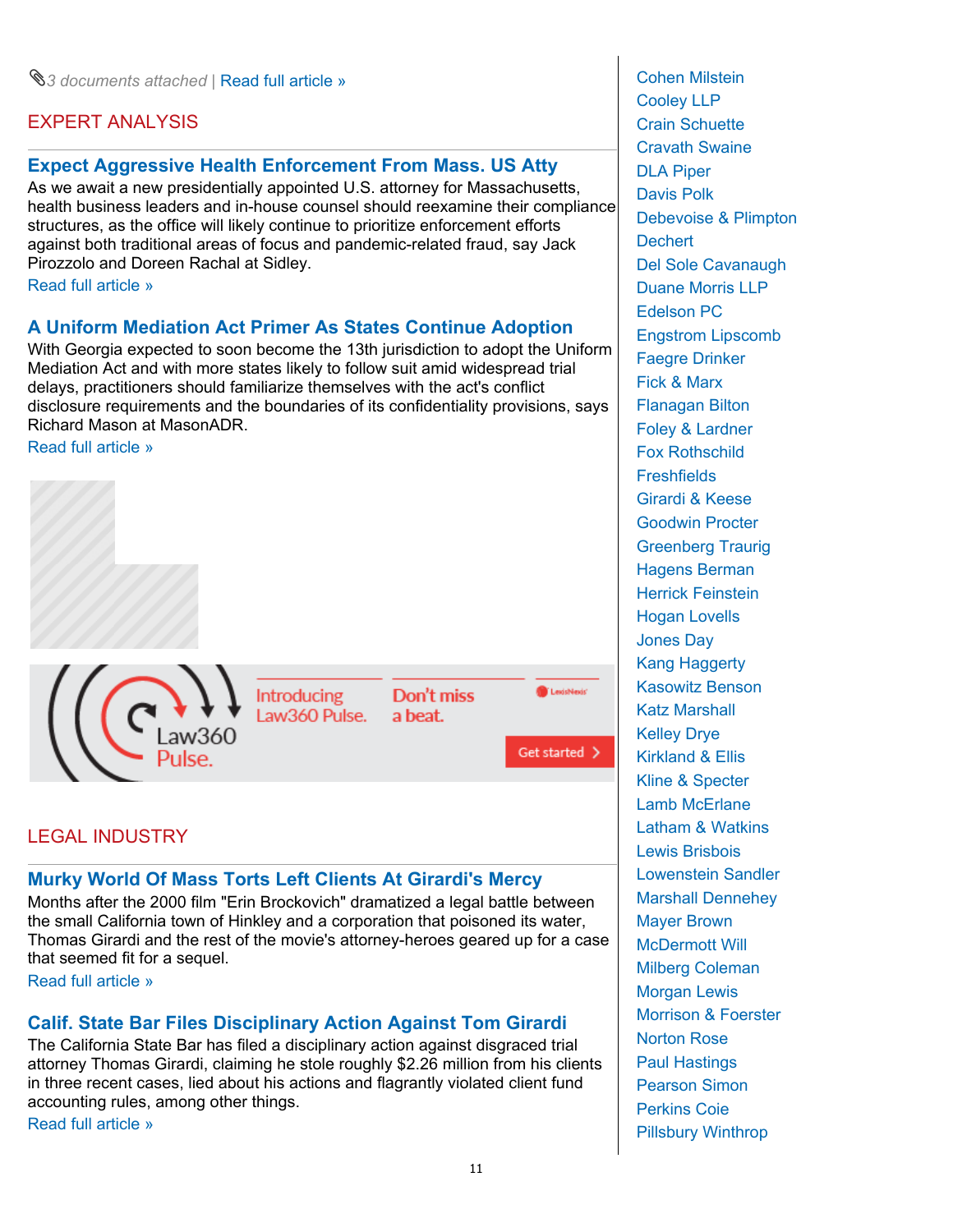#### **Titan Of The Plaintiffs Bar: Cohen Milstein's Julie G. Reiser**

Julie Goldsmith Reiser realized she was supposed to represent plaintiffs while she was defending against one.

Read full article »

#### **Bonus Spotlight**

#### **6 More BigLaw Firms Hand Out Special Bonuses**

The list of BigLaw firms offering a pair of special bonuses this year continues to grow, with six new firms announcing plans to match what has become the industry standard, Law360 learned Tuesday.

Read full article »

### **Top Court's NCAA Matchup: WilmerHale Vs. Winston & Strawn**

Wednesday's U.S. Supreme Court oral arguments in a closely-watched antitrust case challenging NCAA amateurism rules will pit a prominent high court litigator against one of the most recognizable names in sports law, not to mention the acting solicitor general's first appearance in that role.

Read full article »

#### **Interview**

#### **Minn. Judge Calls For More Zoom Trials – Pandemic Or Not**

The District of Minnesota will keep holding Zoom civil jury trials even after the pandemic has abated, according to its chief judge, who said virtual proceedings can help to relieve the criminal trial backlog and can still be held in the middle of a St. Paul blizzard.

Read full article »

#### **5-Atty Wilson Sonsini Patent Team Joins Greenberg Traurig**

Greenberg Traurig LLP has brought on five Wilson Sonsini Goodrich & Rosati PC patent attorneys, the latest in a string of hires aimed at bolstering the firm's intellectual property and life sciences practice, the firm said Tuesday. Read full article »

#### **DOL Whistleblower Atty Rehired Under Biden Is Leaving Again**

A top U.S. Department of Labor litigator who was rehired in February following her firing in January after she claimed the agency decided to drop its \$400 million pay bias case against Oracle because the company was led by an ally of former President Donald Trump is departing for a nonprofit, she confirmed Tuesday. Read full article »

#### **Flint Water Victims Slam Attys' \$202M Fee Bid**

Some members of the \$641 million Flint water settlement class urged a Michigan federal judge Monday to reject lawyers' bid for \$202 million in fees, saying the payment scheme doesn't comply with legal standards. Read full article »

### **Texas AG Says Twitter Too Quick To Draw In Retaliation Suit**

Texas Attorney General Ken Paxton urged a California federal judge Monday to toss a suit against him by Twitter over his investigation of the social media platform's content moderation practices, saying the lawsuit is premature and his office's request for documents is "neither unusual nor injurious." Read full article »

Pitt McGehee Polsinelli PC Porzio Bromberg Post & Post Pritzker Levine Raynes Lawn Reed McClure Renne Public Law Group Rhine Law Firm PC Riker Danzig Scarinci Hollenbeck Shain Schaffer Sidley Austin Skadden Arps Snell & Wilmer Steptoe & Johnson LLP Susman Godfrey Troutman Pepper White & Case Wilkinson Stekloff Williams & Connolly Willkie Farr Wilmer Hale Wilson Sonsini Winston & Strawn Zuckerman Spaeder

GOVERNMENT AGENCIES

California Franchise Tax Board Executive Office of the President Federal Bureau of Prisons Federal Judicial Center Federal Maritime Commission Federal Trade Commission Florida Department of Transportation Food and Drug Administration Internal Revenue Service Michigan Attorney General's Office Nevada Gaming Control Board Office of Federal Contract Compliance Programs Pennsylvania Supreme Court Texas Attorney General's Office U.S. Army U.S. Attorney's Office U.S. Attorney's Office for the District of **Massachusetts**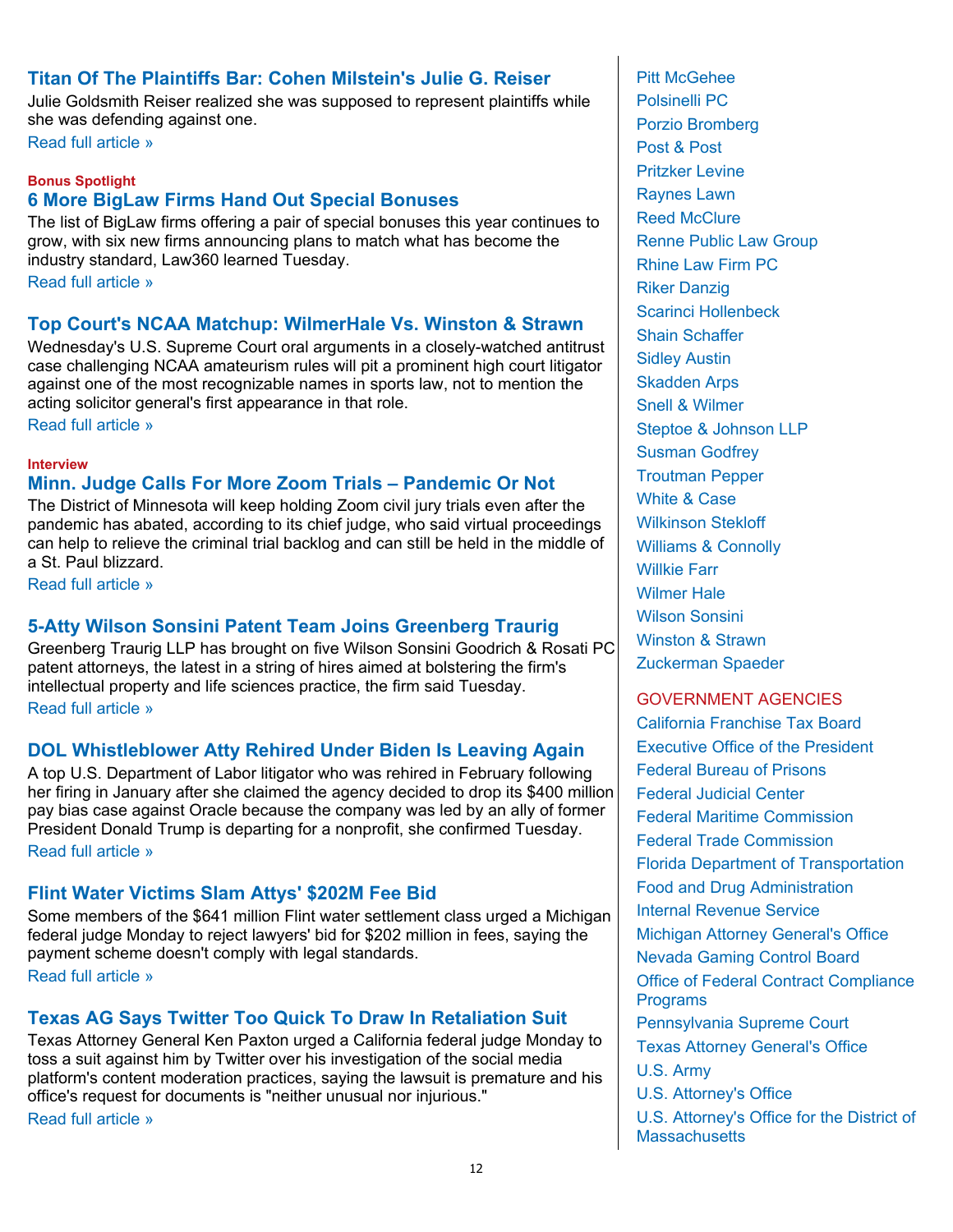### **MAGA Attorney Lin Wood Wants Judge Off Psych Exam Case**

L. Lin Wood, the conspiracy-peddling Atlanta lawyer who aided former President Donald Trump's bid to contest the 2020 presidential election, wants a new judge overseeing his suit fighting a push for a psychiatric exam by the State Bar of Georgia, saying the presiding jurist will likely be called as a witness. Read full article »

### **Ex-Wells Fargo In-House Attorney Joins Cadwalader**

A former senior counsel at Wells Fargo is returning to private practice as a partner at Cadwalader Wickersham & Taft LLP, becoming the latest official for the major bank to find a new home at a BigLaw firm in recent months. Read full article »

**JOBS Search full listings** or **advertise your job opening** U.S. Bankruptcy Court for the District of **Delaware** 

U.S. Court of Appeals for the District of Columbia Circuit

U.S. Court of Appeals for the Tenth **Circuit** 

U.S. Department of Homeland Security

U.S. Department of Justice

U.S. Department of Labor

U.S. Department of Veterans Affairs

U.S. District Court for the District of **Massachusetts** 

U.S. District Court for the Eastern District of Michigan

U.S. District Court for the Eastern District of North Carolina

U.S. District Court for the Eastern District of Pennsylvania

U.S. District Court for the Northern District of California

U.S. District Court for the Northern District of Georgia

U.S. District Court for the Southern District of New York

U.S. District Court for the Western District of Pennsylvania

U.S. Sentencing Commission

U.S. Supreme Court

United States District Court for the Northern District of Ohio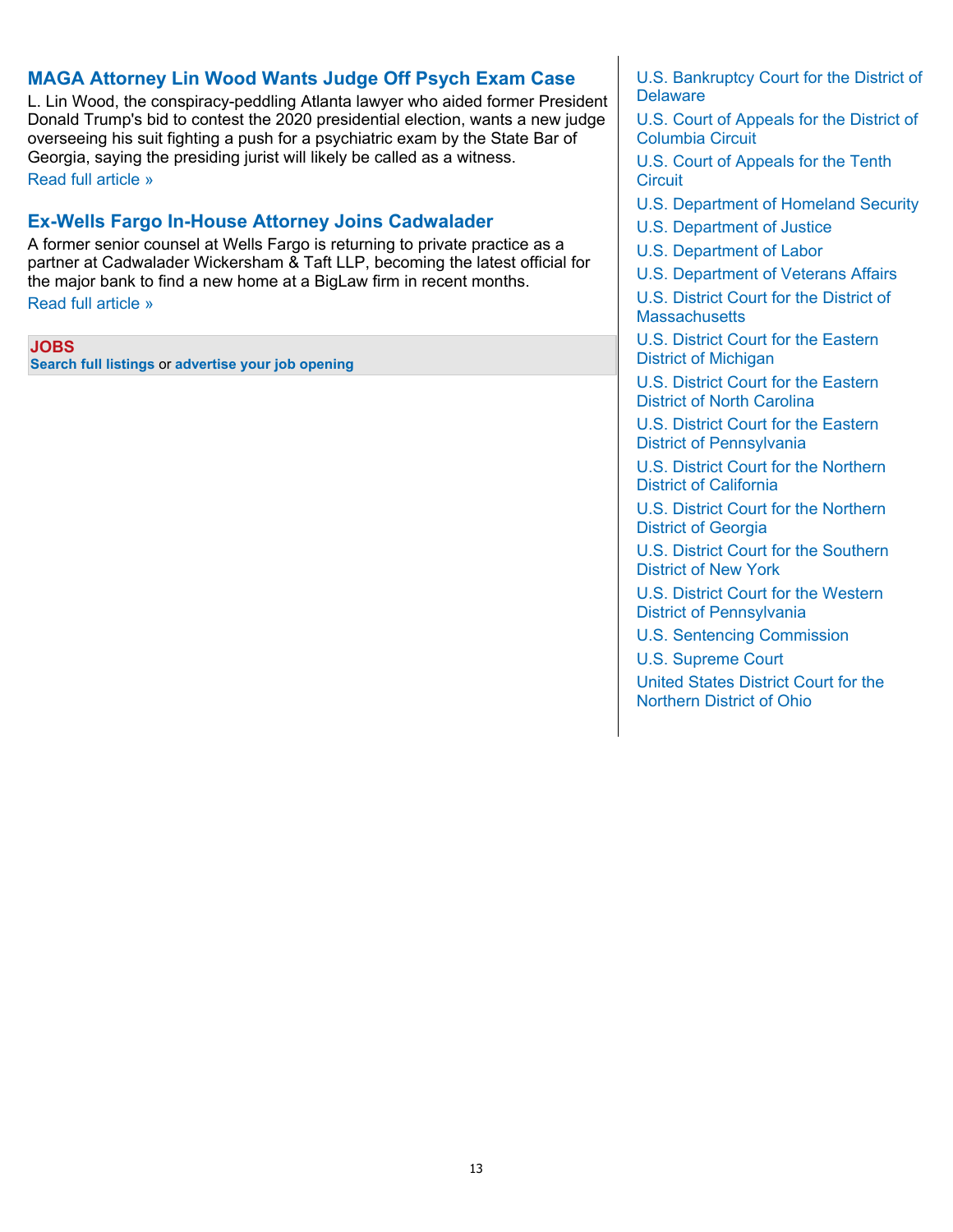

Not sure if your firm subscribes? Ask your librarian.

We hope you found this message to be useful.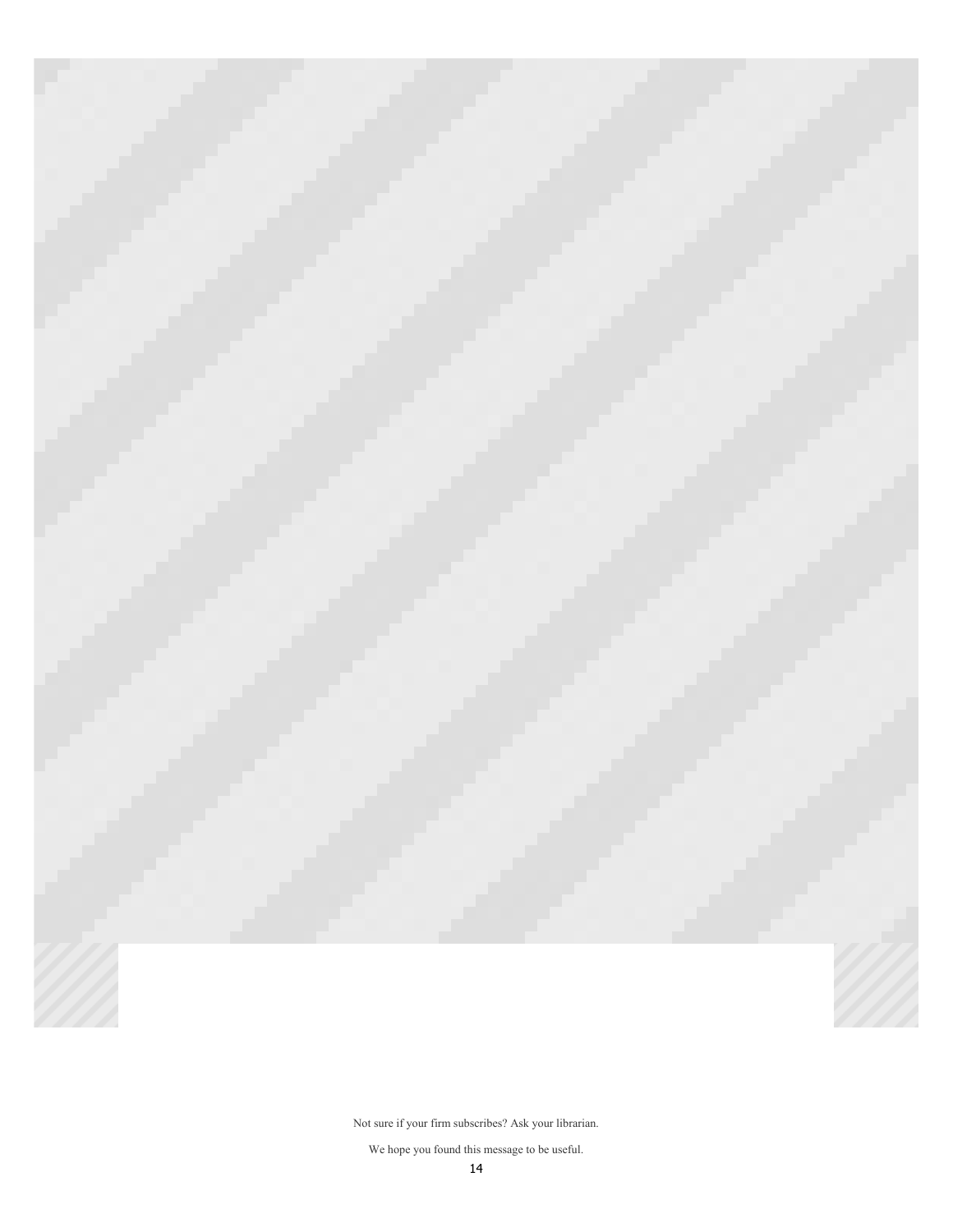However, if you'd rather not receive future emails of this sort, you may unsubscribe here.

Please DO NOT reply to this email. For customer support inquiries, please call +1-646-783-7100 or visit our Contact Us page.

Privacy Policy | Cookie Policy

Law360 | Portfolio Media, Inc, 111 West 19th Street, 5th Floor, New York, NY 10011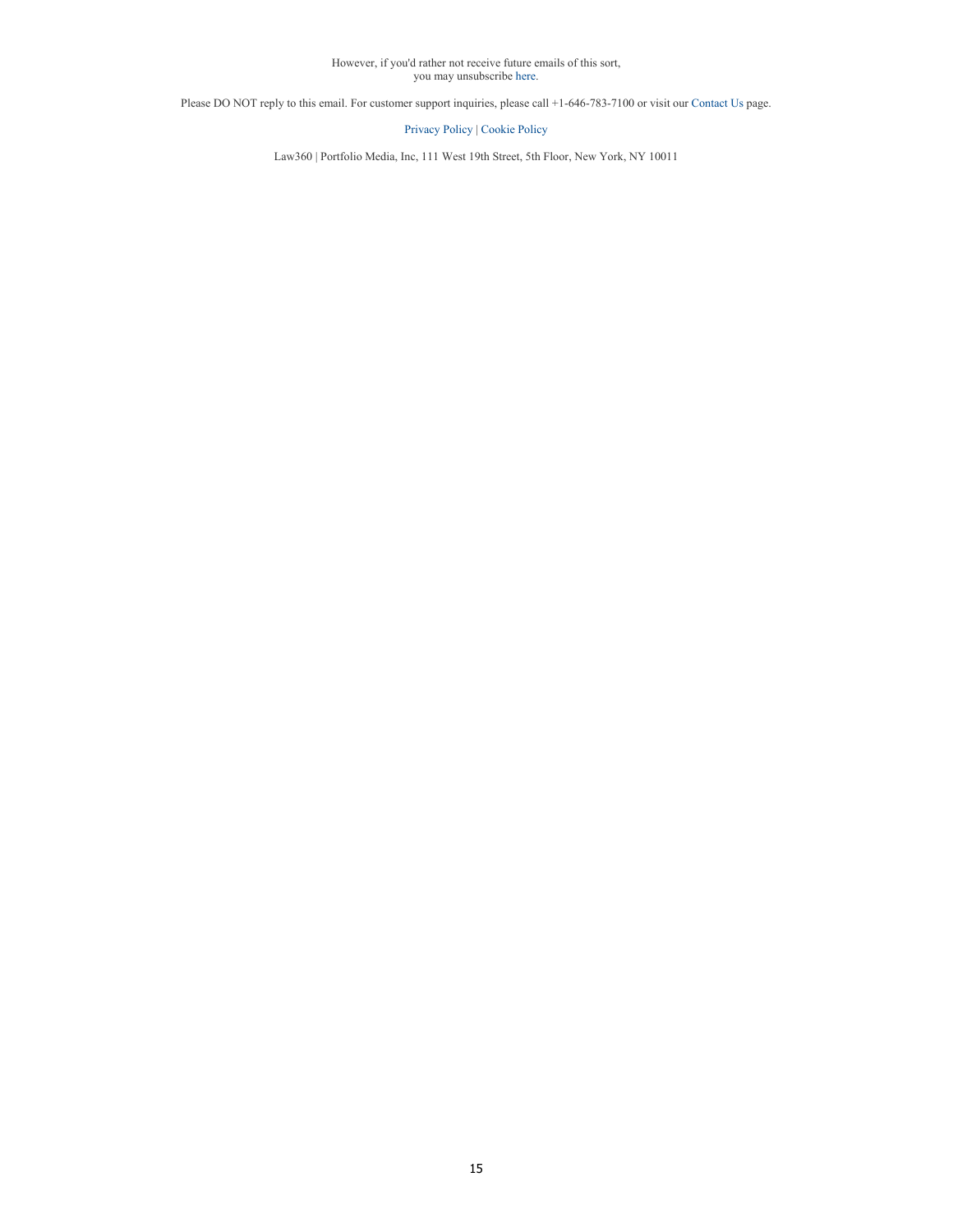**From:** Rossdale CLE <class@rossdaleleg.com> **Sent:** Monday, March 29, 2021 8:32 AM **To:** Lindsay Mather **Subject: EXECT:** [BULK] Mastering Sports Betting & Online Gaming CLE -Last Day to Register.

# **Mastering Sports Betting & Online Gaming CLE**

Wednesday, March 31, 12:00 PM - 1:30 PM 90-Minute, Telephonic Seminar Registration includes access to complete course & reference material

## **Click to Learn More: Last Day to Register**

### **Rossdale CLE** A National Leader in Legal Education

**Registered attendees will automatically be e-mailed a complimentary recording and Podcast of the full-length seminar two days after the teleconference and receive FULL CLE & MCLE CREDIT (where available) if they cannot attend the teleconference.**

### **Benefits View Benefits**

The recent surge & growing legalization in sports betting and online gaming have led to a significant need for attorneys proficient in the cutting-edge legal and regulatory issues affecting the industry. The laws have been in flux with the proliferation of this multi-billion dollar sports wagering area, led by companies like DraftKings, Penn Gaming, MGM, iGaming, CBS Sports & ESPN. Over \$20 billion have been spent by Americans alone on online and sports gaming since the Supreme Court allowed states to legalize sports wagering. The faculty for this seminar features three leading authorities on the subject, who will discuss relevant and emerging trends, legislative landscape of online sports betting, currency & financing issues, fantasy sports regulation, online gaming legal considerations, impact of Supreme Court & lower court decisions affecting the practice, and opportunities of law practice growth. The faculty will also cover key issues affecting in-house counsel and government practitioners. Registration includes online access to course and reference materials that serve as a helpful guide to the numerous topics and techniques discussed in the program. .

### **Key Agenda Points View Complete Agenda**

Overview of Current Legislation & Regulations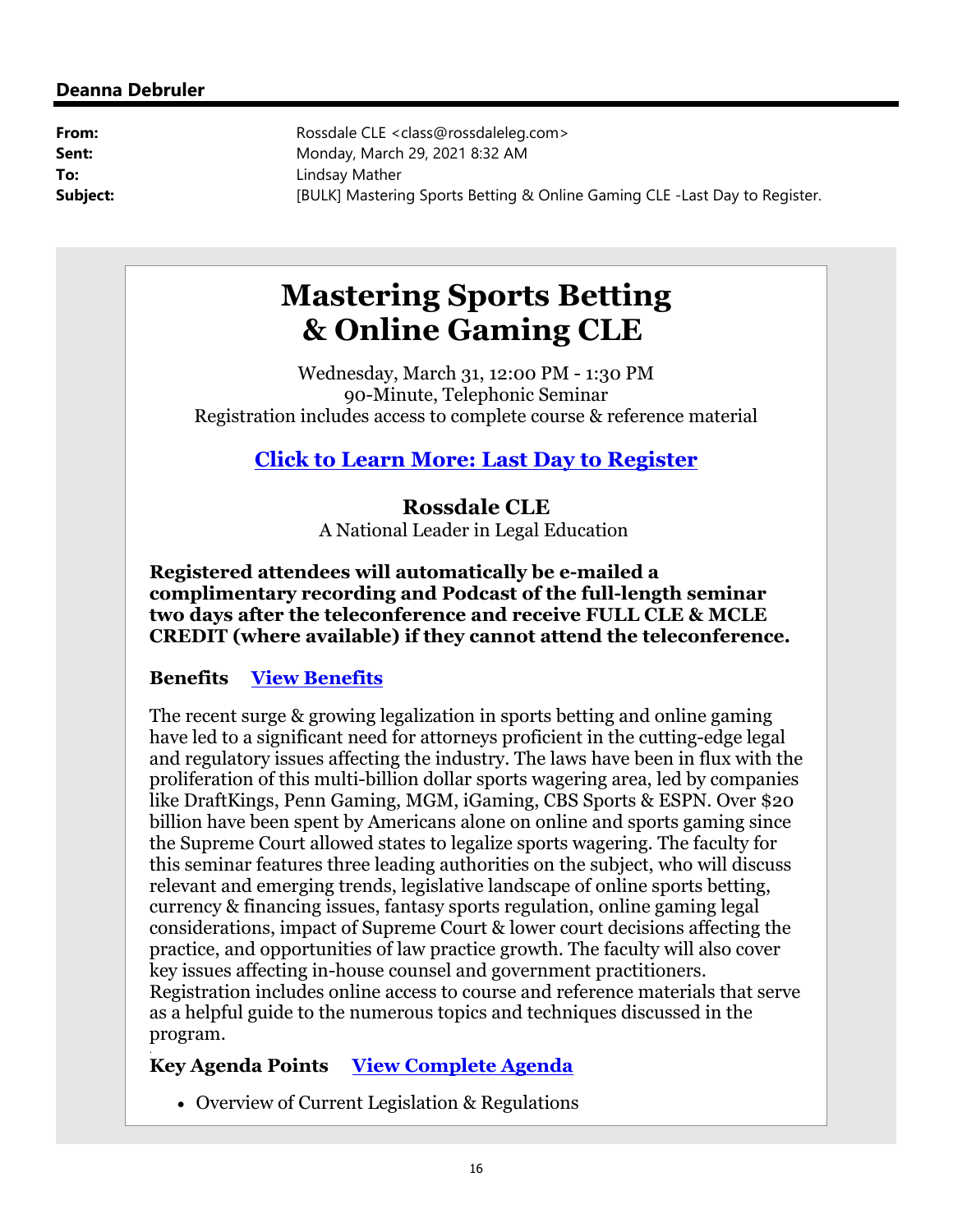- Most Critical Challenges involving Online Sports Betting
- Legal Issues presented by Rise of Fantasy Sports
- Currency & Financing Issues
- Opportunities for Law Firm Growth in the Area
- Future Trends of Sports Betting & Online Casino Gaming
- Compliance & Avoidance Strategies
- Online Gaming involving Casinos
- Social Gaming Regulations
- Interactive Question & Answer Session with the Experts

#### . **Faculty Detailed Faculty Information**

- **Mark Conrad**, Assoc. Professor of Law and Ethics at Fordham University's Gabelli School of Business
- **Frank A. DiGiacomo**, Partner at Duane Morris & Leader of the firm's Gaming Industry Group
- **Michael J. Zalewski**, Taft Stettinius & Hollister LLP

#### . **Credit Detailed CLE Credit Information**

 **CLE ACCREDITATION**: Rossdale CLE is a national leader in attorney education and has trained thousands of attorneys, paralegals, and other legal professionals. CLE & MCLE credit is available in states and jurisdictions across the country. Visit the seminar webpage to learn more about CLE & MCLE credit for the program.

Only registered attendees **will receive continuing education credit.**

### **Who Should Attend?**

Attorneys, judges, paralegals, and legal assistants.

**Registered attendees will automatically be e-mailed a complimentary recording and Podcast of the full-length seminar two days after the teleconference and receive FULL CLE & MCLE CREDIT (where available) if they cannot attend the teleconference.**

## **Click to Learn More: Last Day to Register**

 $\pmb{\times}$ 

Rossdale CLE, Inc. | 1172 South Dixie Highway, Suite 225, Miami, FL 33146

Unsubscribe lindsayma@greenbaywi.gov

Update Profile | Customer Contact Data Notice

Sent by class@rossdaleleg.com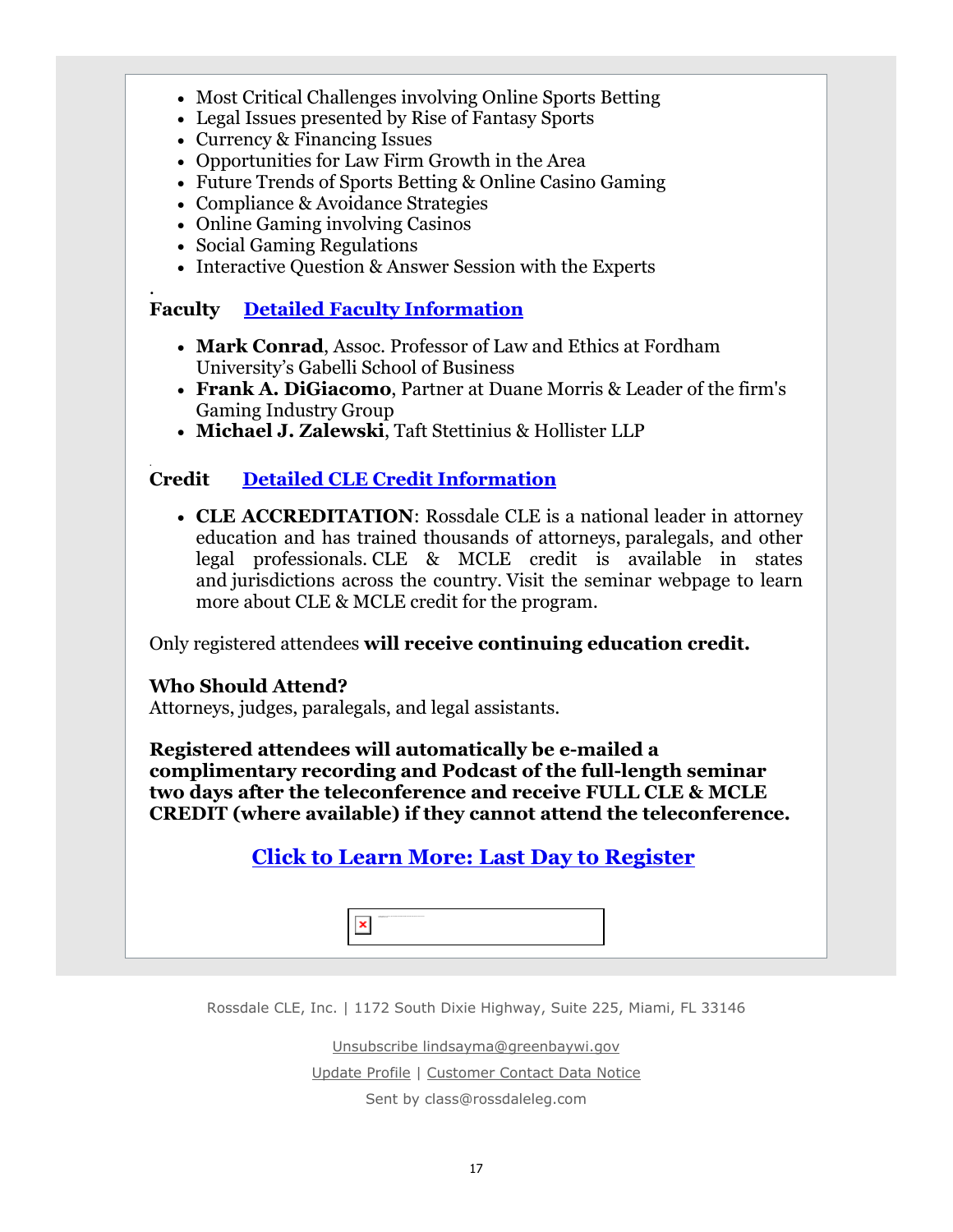**From:** Deanna Debruler **Sent:** Monday, March 29, 2021 10:11 AM **To:** Lindsay Mather **Subject:** RE: IMLA 3/31 Elimination of Bias/Diversity and Inclusion Webinar

Will do.

D.

**From:** Lindsay Mather [mailto:Lindsay.Mather@greenbaywi.gov] **Sent:** Monday, March 29, 2021 10:08 AM **To:** Deanna Debruler <Deanna.Debruler@greenbaywi.gov> **Subject:** FW: IMLA 3/31 Elimination of Bias/Diversity and Inclusion Webinar

Hello!

Could you please be sure to send the log in info for this webinar to me when it comes on Wednesday? Thanks!

Lindsay Mather Assistant City Attorney City of Green Bay (920)448-3080 lindsay.mather@greenbaywi.gov

**LEGAL DISCLAIMER:** This message and all attachments may be confidential or protected by privilege. If you are not the intended recipient, you are hereby notified that any disclosure, copying, distribution, or use of the information contained in or attached to this message is strictly prohibited. Please notify the sender of the delivery error by replying to this message, and then delete it from your system. Thank you.

**From:** Caroline Storer <cstorer@imla.org> **Sent:** Monday, March 29, 2021 9:49 AM **Subject:** [Cityattorneys] IMLA 3/31 Elimination of Bias/Diversity and Inclusion Webinar

### Don't miss our March 31<sup>st</sup> webinar, **Elimination of Bias/Diversity and Inclusion,** *Women in Law: Where Equality and Equity Exist in Local Government*. Click here to register.

As Justice Ruth Bader Ginsburg once said, "Women belong in all places where decisions are being made. It shouldn't be that women are the exception." This three-women-panel of local government attorneys will discuss the transformation of what women in the male‐dominated legal field looked like in the past to what women in the field look like now on a structural and policy level. The presentation will discuss the shift from issues related to equality for all women to what equitable actions local governments are currently doing to prioritize and value Black, Indigenous, and People of Color (BIPOC) women seeking employment. The presentation will also discuss the structure of a woman-majority litigation office in local government and an example of COVID‐19 provisional language that create a disproportionate effect on women over men. Additional topics may be included.